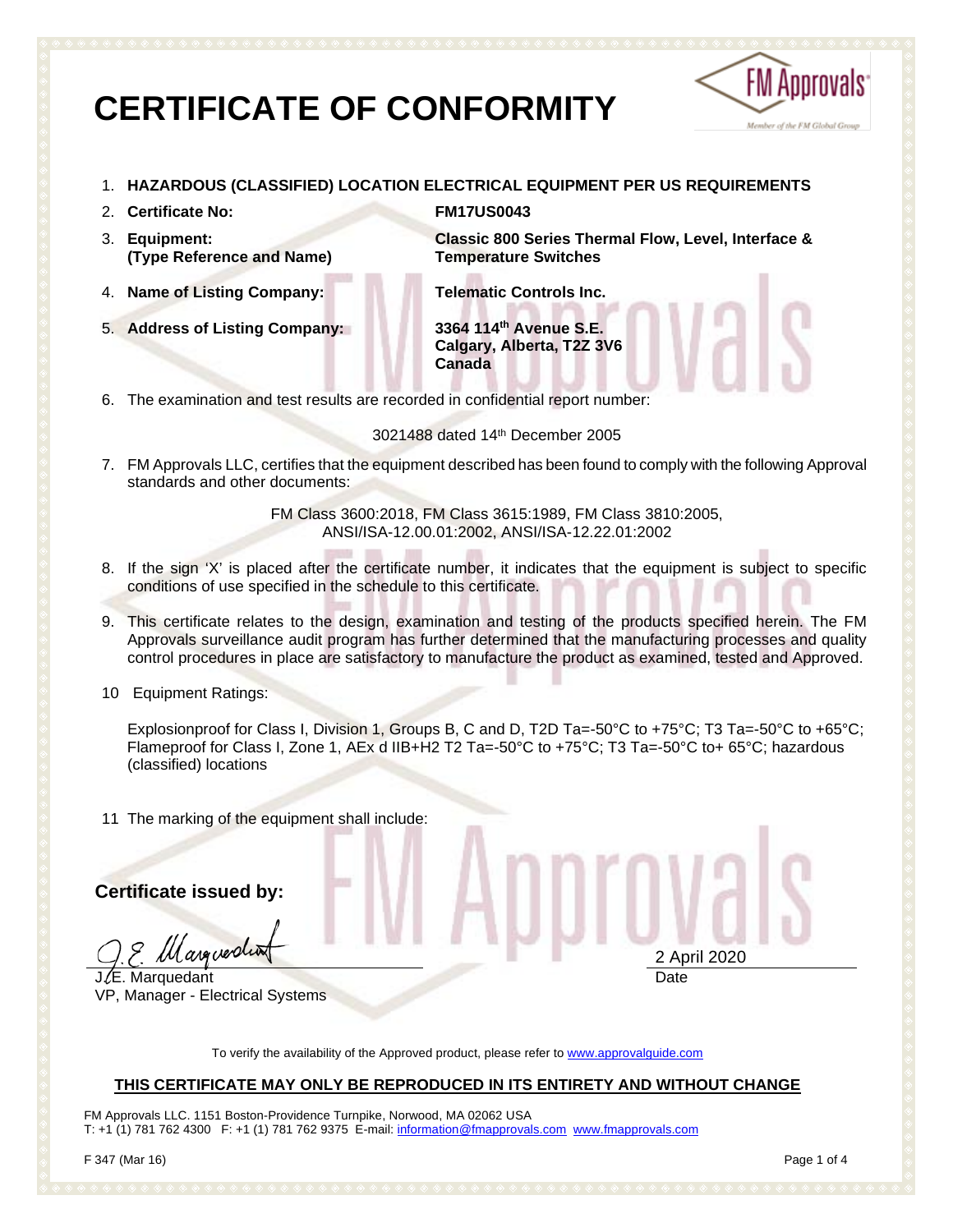## **SCHEDULE**



US Certificate Of Conformity No: FM17US0043

Class I Division 1, Groups B, C, D; T2D Ta = -50°C to +75°C; T3 Ta= -50°C to +65°C Class I, Zone 1, AEx d IIB+H2 T2 Ta= -50°C to +75°C; T3 Ta= -50°C to +65°C

#### 12 **Description of Equipment:**

The Classic 800 Series Thermal Flow, Level, Interface & Temperature Switches use thermal dispersion technology for indictation of flow, level and interface. Two platinum RTDs ase used in the sensors, one RTD measures the actual process temperature while the other RTD is heated to create a temperature differential. Changes in flow rate or level are detected by the temperature differential between the RTDs.

The Classic 800 Series Thermal Swiches, consist of cast aluminium housings and a thread in aluminium blank or window cover. The widow covers for both models have a cemented tempered glass window, secured by an internal retaining ring. The probe can be constructed of 316L Stainless Steel, Titanium GR.2, Hastelloy C-276, Monel 400, Inconel 600, Alloy 20 or Nickel 200 with lengths upto 288 inches.

#### Operation Temperature Ranges:

The maximum ambient operating temperature range of the Classic 800 Series is -50°C ≤ Ta ≤ +75°C. The process temperature range of the Classic 800 Series is -45°C to +200°C.

#### Electrical data:

The electronic connection has the following maximum values:

V= 12-24Vdc/ 100-240Vac, 6Watts, 50Hz/ 60Hz

#### *812RabcdeC1fg9E. Kayden Classic 812 Flanged.*

a = Material of Construction - Sensor A, G, J, M, O, T or X.

b = Process Connection - Flange A or B.

c = Flange 112,113,114,115,116, 121, 122, 123, 124, 125, 126, 131, 132, 133, 134, 135, 136, 141, 142, 143, 144, 145, 146, 151, 152, 153, 154, 155, 156, 161, 162, 163, 164, 165, 166, 171, 172, 173, 174, 175, 176, 181, 182, 183, 184, 185, 186, 191, 192, 193, 194, 195, 196, 201, 202, 203, 204, 205 or 206.

 $d =$  Flange Material A, E, G, J, M, O, R, T or X.

 $e =$  Insertion Length Mxxxx or Ixxxx (xxxx = custom length up to a maximum of 730cm or 288 inches).

f = Cover - For Local Electronics/Sensor Enclosure B or G.

g = Remote Enclosure & Cover 0A, 1B or 1G.

#### *814RabcdefC1gh9E. Kayden Classic 814 Flanged Retractable Packing Gland.*

a = Material of Construction - Sensor A, G, J, M, O, T or X.

b = Process Connection - Flange A or B.

c = Flange 131, 132, 133, 134, 135, 136, 141, 142, 143, 144, 145, 146, 151, 152, 153, 154, 155, 156, 161, 162, 163, 164, 165, 166, 171, 172, 173, 174, 175, 176, 181, 182, 183, 184, 185, 186, 191, 192, 193, 194, 195, 196, 201, 202, 203, 204, 205 or 206.

 $d =$  Flange Material A, E, G, J, M, O, R, T or X.

e = Pressure Rating J, T, or X.

 $f$  = Insertion Length Mxxxx or Ixxxx (xxxx = custom length up to a maximum of 730cm or 288 inches).

g = Cover - For Local Electronics/Sensor Enclosure B or G.

h = Remote Enclosure & Cover 0A, 1B or 1G.

#### **THIS CERTIFICATE MAY ONLY BE REPRODUCED IN ITS ENTIRETY AND WITHOUT CHANGE**

FM Approvals LLC. 1151 Boston-Providence Turnpike, Norwood, MA 02062 USA T: +1 (1) 781 762 4300 F: +1 (1) 781 762 9375 E-mail[: information@fmapprovals.com](mailto:information@fmapprovals.com) [www.fmapprovals.com](http://www.fmapprovals.com/)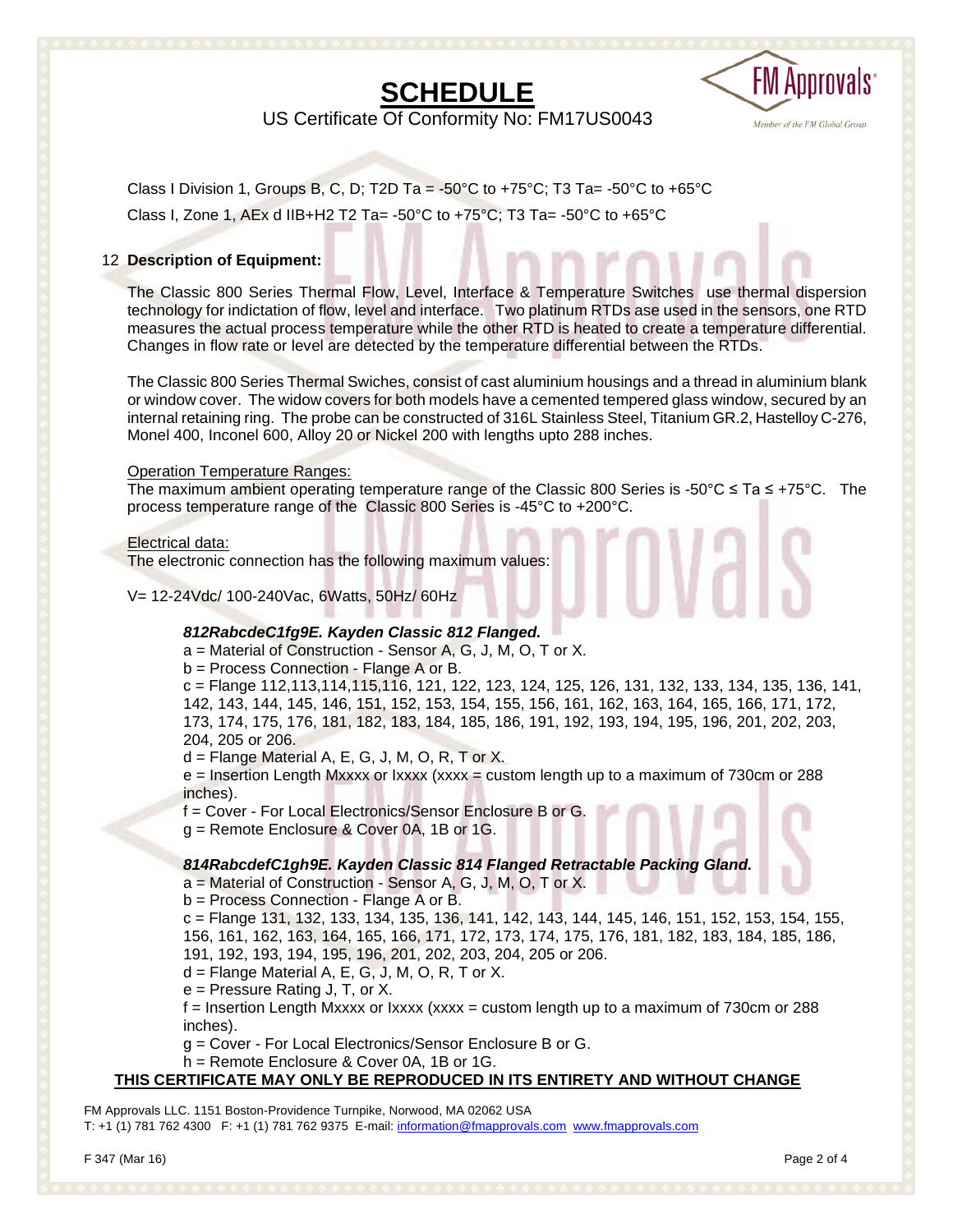## **SCHEDULE**



US Certificate Of Conformity No: FM17US0043

#### *816RabcdC1ef9E. Kayden Classic 816 Threaded Retractable Packing Gland.*

a = Material of Construction - Sensor A, G, J, O, M, T or X.

b: = Process Connection - MNPT E or F.

c = Pressure Rating - Retractable Packing Gland J, T or X.

d = Insertion `U' Lengths 0060, 0120, 0180, 0240, 0360, 0480, 0600, Mxxxx or Ixxxx (xxxx = custom length up to a maximum of 730cm or 288 inches).

e = Cover - For Local Electronics/Sensor Enclosure B or G.

f = Remote Enclosure & Cover 0A, 1B or 1G.

#### *830RA3D0035abcdC1ef9E. Kayden Classic 830 InLine Threaded.*

a = Bleed Port A.

b = Sensor Orientation H or V.

 $c =$  Injection Tubes 0, 1 or 2.

d = Mounting Bracket Kit A or B.

e = Cover - For Local Electronics/Sensor Enclosure B or G.

f = Remote Enclosure & Cover 0A, 1B or 1G.

#### *810RabcC1de9E. Kayden Classic 810 Threaded.*

a = Material of Construction - Sensor A, G, J, M, O, T or X. b = Process Connection - MNPT C, D, E, F, G or H.  $c =$  Insertion `U' Lengths 0012, 0020, 0040, 0060, 0090, 0120, 0180 0240, Mxxxx or Ixxxx (xxxx = custom length up to a maximum of 730cm or 288 inches). d = Cover - For Local Electronics/Sensor Enclosure B or G. e = Remote Enclosure & Cover 0A, 1B or 1G.

#### *832RA3abcdefgC1hi9E. Kayden Classic 832 InLIne Flanged.*

a = Process Connection - Flange A or B.

b = Flange 111, 112, 113, 114, 115, 116, 121, 122, 123, 124, 125, 126, 131, 132, 133, 134, 135, 136, 141, 142, 143, 144, 145, 146, 151, 152, 153, 154, 155, 156, 161, 162, 163, 164, 165, 166, 171, 172, 173, 174, 175, 176, 181, 182, 183, 184, 185, 186, 191, 192, 193, 194, 195, 196, 201, 202, 203, 204, 205 or 206.

 $c =$  Flange Material A, E, G, J, M, O, R, T or X.

d = Assembly Body Length 0070, 0080, 0090, 0100, 0110, 0120, 0130, 0140, 0150, 0160, 0170, 0180, 0190, 0200, Mxxxx or  $lxxx$  (xxxx = custom length up to a maximum of 180 cm or 72 inches). e = Bleed Port A.

f = Sensor Orientation H or V.

 $g =$  Pipe Schedule 0, 1 or 2.

h = Cover - For Local Electronics/Sensor Enclosure B or G.

i = Remote Enclosure & Cover 0A, 1B or 1G.

#### 13 **Specific Conditions of Use:**

None

#### 14 **Test and Assessment Procedure and Conditions:**

This Certificate has been issued in accordance with FM Approvals US Certification Requirements.

#### **THIS CERTIFICATE MAY ONLY BE REPRODUCED IN ITS ENTIRETY AND WITHOUT CHANGE**

FM Approvals LLC. 1151 Boston-Providence Turnpike, Norwood, MA 02062 USA T: +1 (1) 781 762 4300 F: +1 (1) 781 762 9375 E-mail[: information@fmapprovals.com](mailto:information@fmapprovals.com) [www.fmapprovals.com](http://www.fmapprovals.com/)